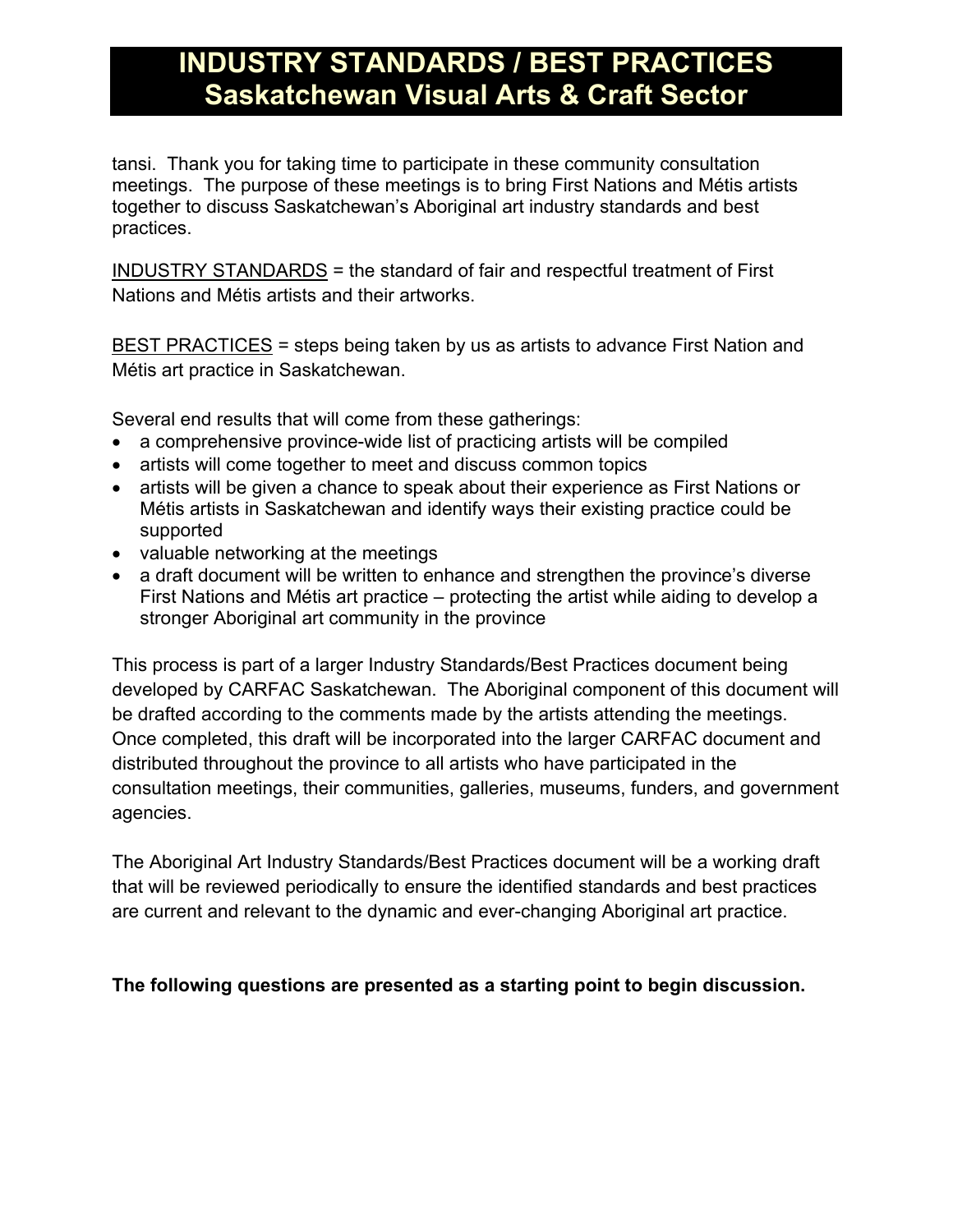**WHAT IS YOUR EXPERIENCE AS AN ARTIST IN SASKATCHEWAN? This could include such things as: the type of work you create; your choice of materials; do you consider yourself an artist? Do you have a story of a positive or successful art project; or vice versa.**

 $\bullet$ 

#### **WHAT IS YOUR EXPERIENCE WITH CULTURAL PROTOCOLS AND THE CREATION OF YOUR ART PIECES?**

 $\bullet$ 

#### **WHAT IS YOUR EXPERIENCE WITH THE APPROPRIATION OF CULTURAL ARTWORKS?**

 $\bullet$ 

 $\bullet$ 

**WHAT IS YOUR UNDERSTANDING AND RECOMMENDATIONS ABOUT COPYRIGHT OF ARTWORKS?**

**WHAT DO YOU FEEL WOULD HAVE A POSITIVE IMPACT ON THE DEVELOPMENT OF A SUCCESSFUL ART PRACTICE, OR TO STRENGTHEN YOUR EXISTING ART PRACTICE?**

 $\bullet$ 

**WHAT WOULD YOU RECOMMEND TO IMPROVE NETWORKING OPPORTUNITIES FOR ABORIGINAL ARTISTS? What would you like to see improved? What would be of benefit to you?**

 $\bullet$ 

**DO YOU HAVE ANY ADDITIONAL THOUGHTS AND SUGGESTIONS?**

 $\bullet$